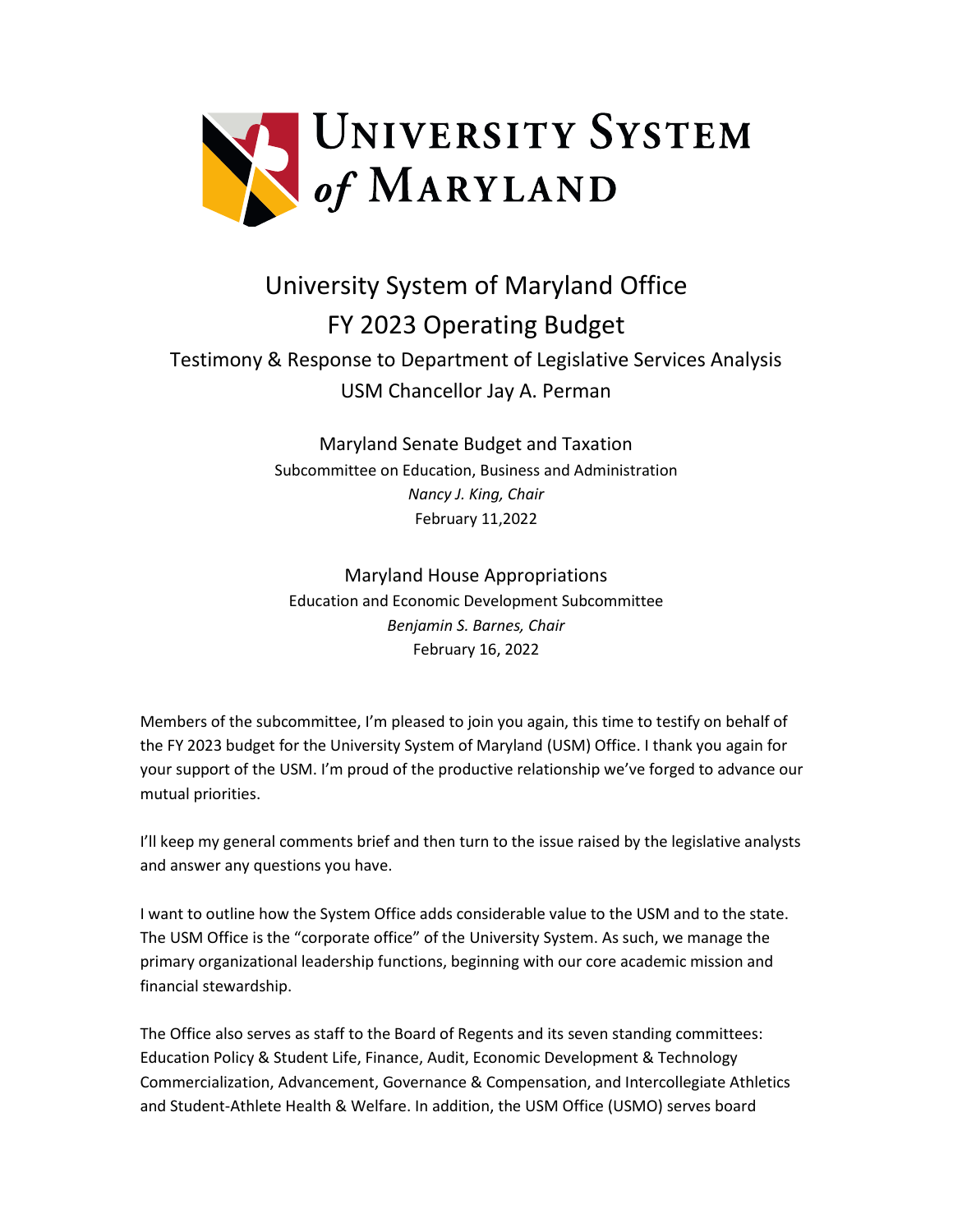workgroups, including Enrollment, Enterprise Risk & Crisis Management, and Strategic Communications.

In short, the USMO develops and oversees the USM's \$6.3 billion operating budget, and its \$350 million-plus capital program for academic and auxiliary facilities. We conduct Systemwide strategic and financial planning, and manage a USM-issued capital debt portfolio in excess of \$1 billion, maintaining a favorable AA+ (or equivalent) bond rating.

We coordinate academic program planning and program reviews for the System's 12 institutions. We manage the System's relationship with Maryland's community colleges and lead efforts to develop 2+2 articulation programs. The USMO also manages the USM's P–20 pipeline activities and pursues grants to support them. Through our William E. Kirwan Center for Academic Innovation, we develop and exploit emerging technologies and learning science to improve education outcomes.

The USM Office provides leadership at the state and national levels on major issues facing higher education, and we're the USM's primary interface with state government. We convene leadership groups across the System to study and disseminate best practices in all areas of university activities. And we lead the development of our regional higher education centers.

The USMO coordinates activities to achieve efficiencies and enhance effectiveness Systemwide through our E&E and E&E 2.0 initiatives. We facilitate technology transfer, entrepreneurship, and workforce development across the System. We manage the selection and evaluation of USM presidents; compile the System's financial statements and coordinate the audit process; and develop and update board policies.

The USMO offers our universities technical expertise and negotiation support to maximize opportunities to leverage private investment and public/private development projects. We advise the board and our institutions on the most beneficial real property transactions, and we coordinate and oversee labor relations across the USM to ensure constructive and balanced relationships with unions representing 25 bargaining units within our institutions.

We educate our stakeholders and the public about the University System's value to the state and the many constituencies we serve. And we strengthen a culture of philanthropy by providing fundraising leadership, professional development, board and volunteer training, database management, and program analysis to USM—and non-USM—institutions.

As you're aware, in keeping with legislation governing the University System, the USM Office is one of the leanest such operations in the country. Well below 1 percent of the entire USM budget goes to administrative costs at the System Office, placing the USMO third out of 29 such systems in the country.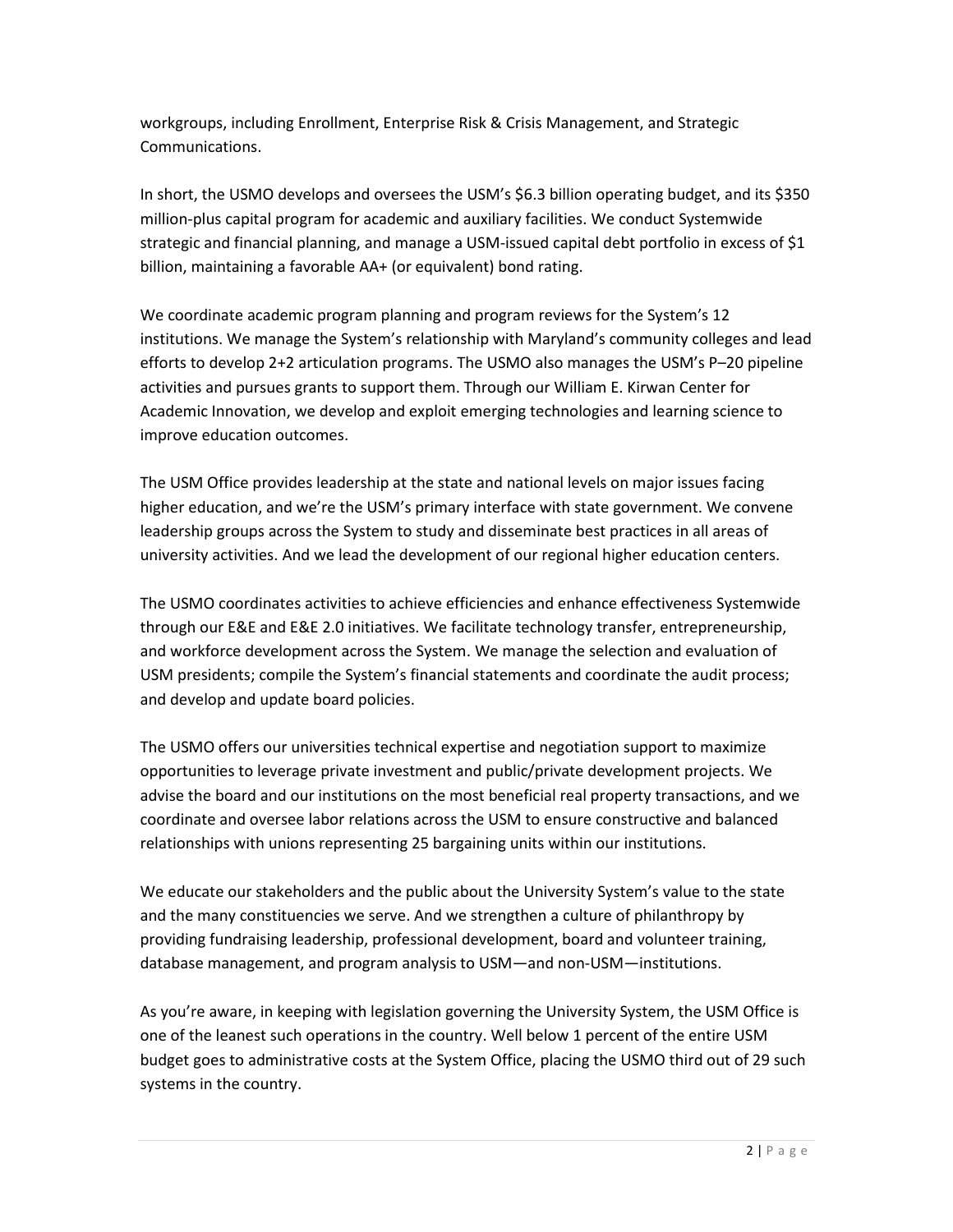

At the same time, what we're able to accomplish with this funding is impressive. Let me share just a few ways our ability to operate as a system—working collaboratively, leveraging resources, forging partnerships, using economies of scale—improves the quality of our institutions, strengthens the state, and serves the needs of its citizens.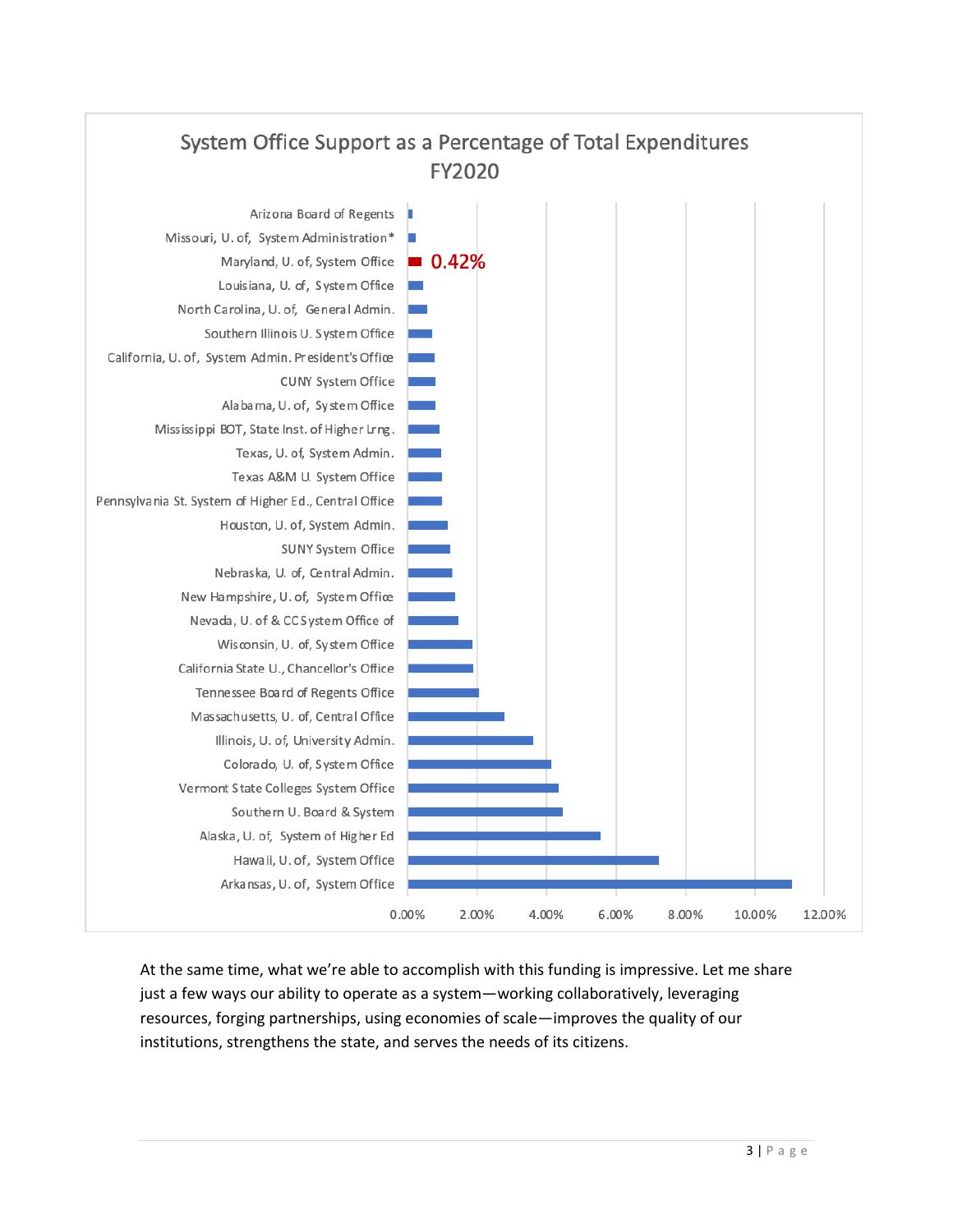#### COVID Response

The past two years have been a time of challenge for the USM. But as I outlined in my prior testimony, we have met—and continue to meet—the challenges of this pandemic. And the USM Office has played an important role in the System's success.

- USM OnTrack—a partnership led by the Kirwan Center—guided and supported our universities and faculty as we pivoted to online learning in spring 2020. The center's leadership ensured that COVID wouldn't interrupt high-quality instruction.
- The System's COVID Research & Innovation Task Force drew on the collective strengths of our universities to advance critical pandemic-related R&D and to shape public policy.
- The USMO's Return to Campus Advisory Group guided university-level decision-making as we welcomed students back to campus in fall 2020.
- Policies developed by the USM Office and adopted Systemwide have yielded rigorous safety protocols, high vaccination rates, and low disease positivity rates across the USM.

### Regional Education Centers

The USM Office supports the development and management of the System's three regional higher education centers: the Universities at Shady Grove (USG), the USM at Hagerstown (USMH), and the USM at Southern Maryland (USMSM). The centers allow students to enroll in a USM university, but take their classes at a center near their home, which advances our pledge to provide a convenient, accessible, and affordable college education to all Marylanders.

Students at our regional centers are taught by faculty shared with the partnering university. They take the same courses—with the same curriculum—as students enrolled at the partner university, and they receive their degree from that same university. The centers maintain close relationships with the community colleges where their students start their education, and collaborate extensively with business and civic leaders at the county and state levels.

USG offers more than 80 programs from nine USM institutions, including accounting, biotechnology, cybersecurity, hospitality, nursing, and social work. Operational responsibility for USG rests with the University of Maryland, College Park (UMCP).

USMSM, also under the direction of UMCP, offers 42 degree and certificate programs—primarily at the graduate level—from five USM institutions. Last fall, USMSM opened the SMART building, an \$86 million academic and research facility that nearly doubles the center's footprint. The building will advance autonomous systems research, and stimulate regional economic activity and job growth.

USMH, under the direction of Frostburg State University, offers 20-plus programs of study from five USM institutions. Since opening in 2005, it's added undergraduate and graduate programs, most recently in hospitality and tourism management, community health, and physician assistant studies.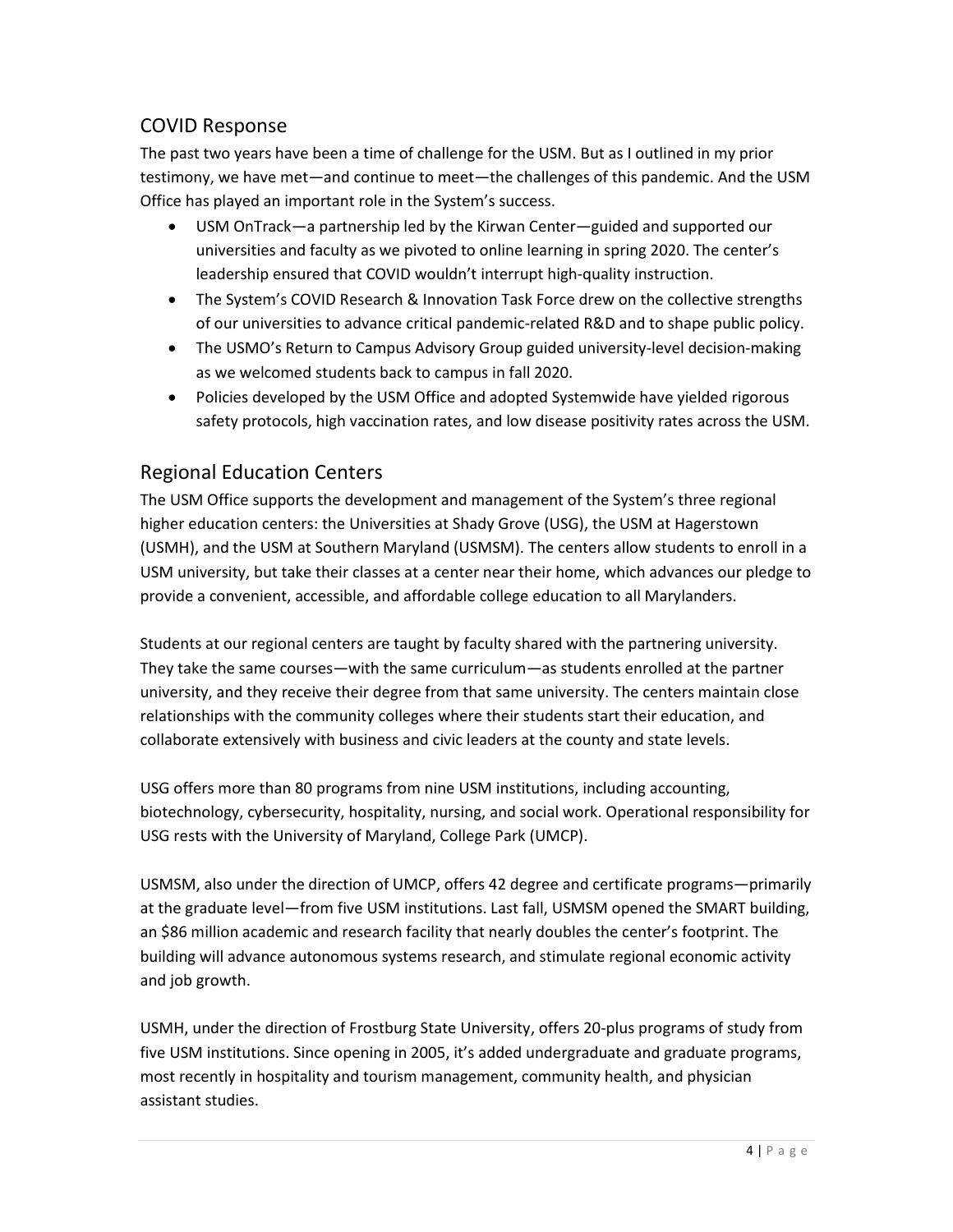#### Economic Impact

The USM's core missions of education, research, and service fuel Maryland's strength and prosperity. Our institutions are hubs of invention and creativity—centers of research and discovery. As a System, we attract \$1.6 billion in external grants and contracts every year. We're home to three research parks housing nearly 300 companies and generating more than 10,000 jobs. The USM has supported 1,200 System-linked startups over the last decade. And through the Maryland Momentum Fund (MMF), the System is an equity investor in more than two dozen USM-affiliated startups, with our MMF investment matched 7:1 by external investors.

Last year, the Jacob France Institute undertook a study of the USM's economic impact. In what's regarded as a conservative estimate, the study concluded that the USM generated \$10.4 billion in economic impact last fiscal year and supported 57,500 Maryland jobs. For every state dollar invested in the USM, we return \$2–3 to Maryland's people, families, and communities.

#### Education Partnerships

The USM has established ongoing partnerships with school districts throughout the state, with community colleges, with government agencies, and with private entities to better meet the education and workforce needs of Maryland. These P–20 efforts are focused squarely on student access and success, seeking to improve college and career opportunities for all students.

The USM manages the Maryland Education Enterprise Consortium, providing a coordinated procurement and contracting process that saves the state's P–20 organizations tens of millions of dollars a year on technology products and services.

The USM also hosts the Maryland Center for Computing Education (MCCE). Established four years ago—with \$8 million in state funding to date—the MCCE has provided computer science professional development to more than 1,000 P–12 educators. At the onset of COVID, MCCE and the USM's 10 teacher preparation programs collaborated with local school districts to support teachers as they pivoted to online and hybrid instruction.

Just last month, we began rolling out a new and improved ARTSYS, the statewide credit transfer portal maintained by the USM. The ARTSYS update and expansion—undertaken with Quottly, a course-sharing platform provider—benefits 35 participating USM and non-USM institutions, including Maryland's 16 community colleges.

The new ARTSYS platform streamlines the transfer process, saving students time, credits, and money. An easy-to-navigate portal shows students clearly which credits transfer where. A search engine permits students to explore many recommended transfer program pathways at once, easily save their own data and searches, and securely upload their transcripts using any mobile device. It also permits virtual meetings with advisors, in addition to face-to-face meetings.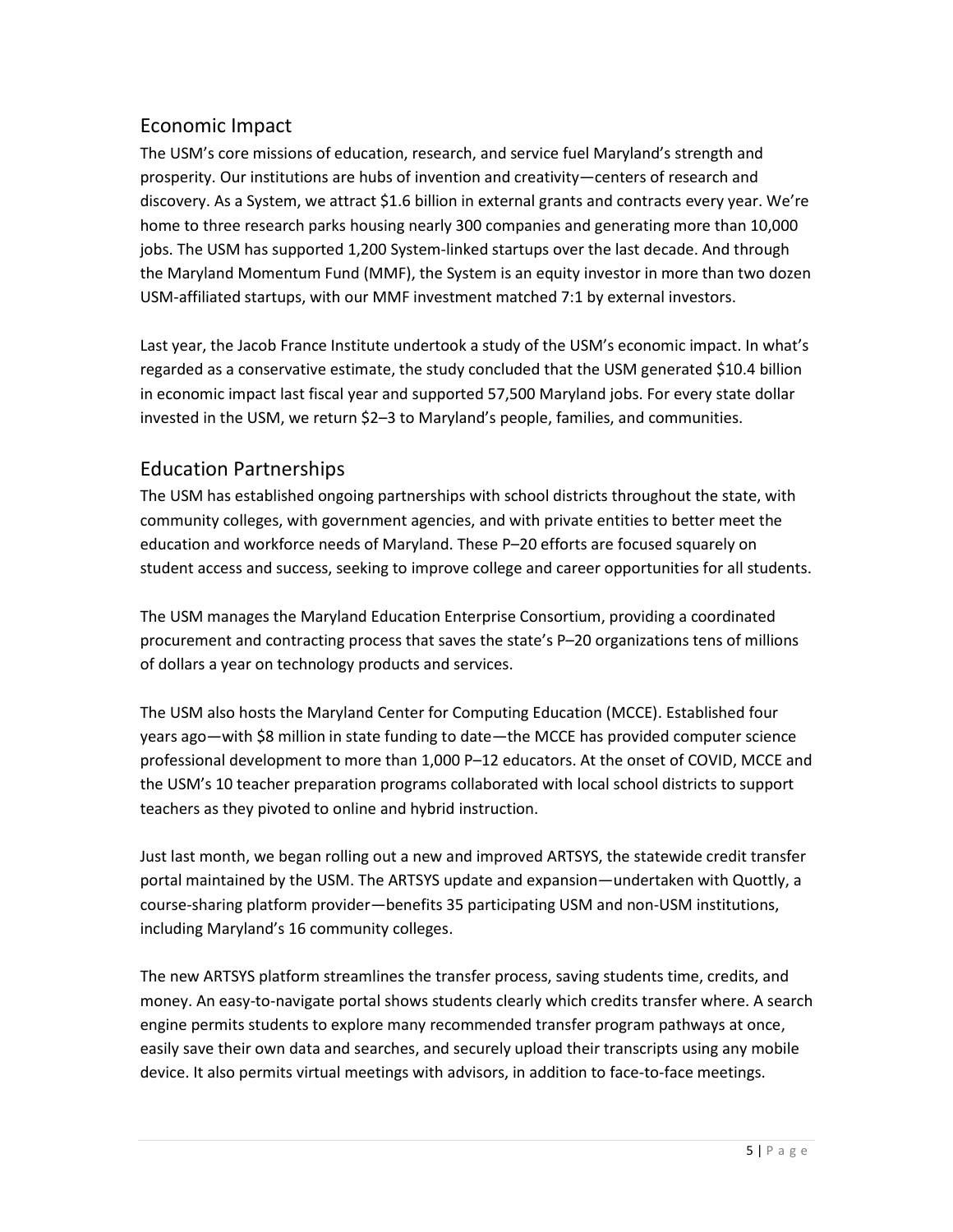#### Stewardship

With the implementation of the USM's Effectiveness and Efficiency (E&E) initiative more than a decade ago, we've established ourselves as a national model for responsible cost-cutting and cost-containment in higher education. To date, this systematic reengineering of our academic and administrative processes—and its follow-up, E&E 2.0—have saved Maryland taxpayers \$766 million.

Our commitment to sound fiscal management yields important benefits. For example, our excellent Systemwide bond rating—AA+ or Aa1, depending on the rating agency—saves the USM and our institutions millions of dollars every year when compared with a less favorable rating.

Additionally, as private philanthropy has become increasingly important for higher education, the USM Office of Advancement supports institutions engaged in campaigns, helps build longterm fundraising capacity and engagement, and promotes a culture of giving across the USM.

I'll turn now to the issue raised by the Department of Legislative Services.

#### **Comment Requested:**

#### *1. Page 6—The Chancellor should comment on efforts to increase the number of transfers from community colleges, including efforts to improve pathways from community colleges to USM institutions.*

The number of students transferring from community colleges to our USM institutions depends on several factors.

The **primary** factor, of course, is the number of students enrolling at Maryland's community colleges in the first place, for that student population is the source of our transfers. As community college enrollment has dropped in recent years—attributable, at least in part, to pandemic-related hardships—so, too, has the number of USM transfer students.

Certainly, it's in the best interests of the USM—and, more broadly, of higher education itself—to increase the number of students attending our community colleges.

The **second** factor influencing our transfer numbers is the ease with which credits earned at a community college can be transferred to one of our USM institutions. As you know, responsibility for maintaining and improving the statewide transfer platform has, for years, fallen to the USM Office.

Nevertheless, we've recently made enormous progress on ARTSYS, the statewide course equivalency database maintained by the USM. The platform is undergoing an update and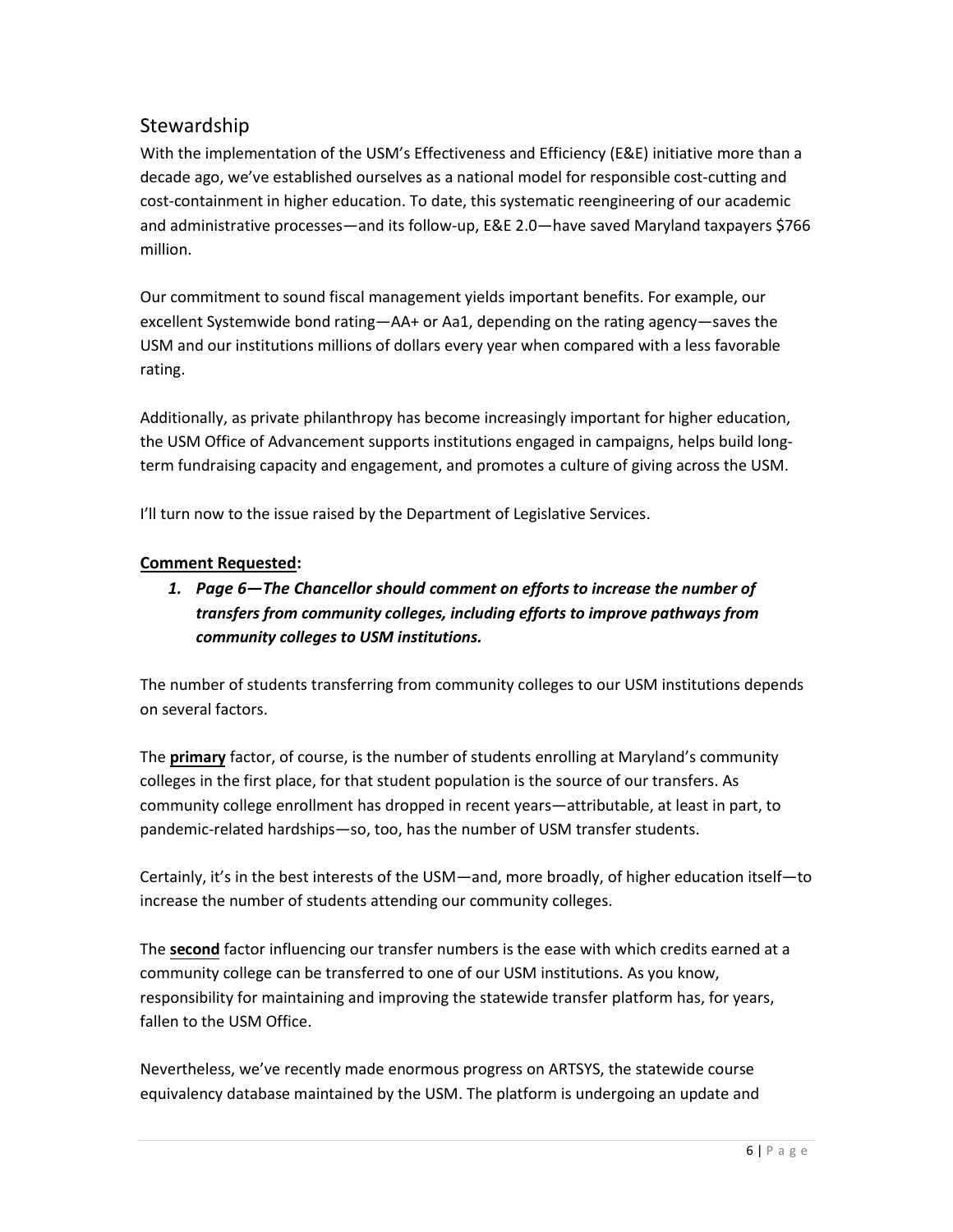expansion for 35 participating USM and non-USM institutions, including Maryland's 16 community colleges.

The platform is improved in two important ways: 1) As courses are deemed comparable, ARTSYS automatically updates the system—that is, staff no longer have to update the system manually for each course reviewed. 2) The student portal is transformed by a search engine that permits students to explore many recommended transfer pathways at once; save their own data and searches; and securely upload their transcripts. The new platform also permits virtual meetings with advisors.

The improved ARTSYS platform will be implemented at all institutions by April of this year, scheduled according to each institution's student information system. The functional training period for ARTSYS is the first week of March through the second week of May. However, for institutions that transitioned to the platform at the start of the implementation window, training may occur earlier.

To continue to improve our ability to support transfer student success, ongoing support for the technical platform ARTSYS as well as programmatic support for students will be necessary.

The **third** factor affecting the number of transfer students we enroll is course equivalency—the degree to which community college courses are aligned with those of the USM, and, consequently, the number of courses we accept for transfer.

In consultation with attorneys at the Maryland Higher Education Commission (MHEC), the USM, Morgan State University, St. Mary's College of Maryland, the Maryland Independent College and University Association, and the Maryland Association of Community Colleges completed revisions to COMAR regulations and guidelines needed to meet the Transfer with Success Act specifically, the act's requirements for reporting the denial of transfer credits. These revisions will result in more community college courses being accepted for transfer at Maryland's fouryear public institutions.

The **fourth** factor affecting transfers is the health and expansiveness of articulation agreements between community colleges and our USM institutions. The University System has more than 850 documented articulation agreements allowing students enrolled in certain community college programs to progress seamlessly to a four-year degree at one or more of our USM universities.

ARTSYS is designed to make clear to community college students exactly what these curricular pathways look like, and the most efficient ways to move from a two-year college to the USM institution and degree program of their choice.